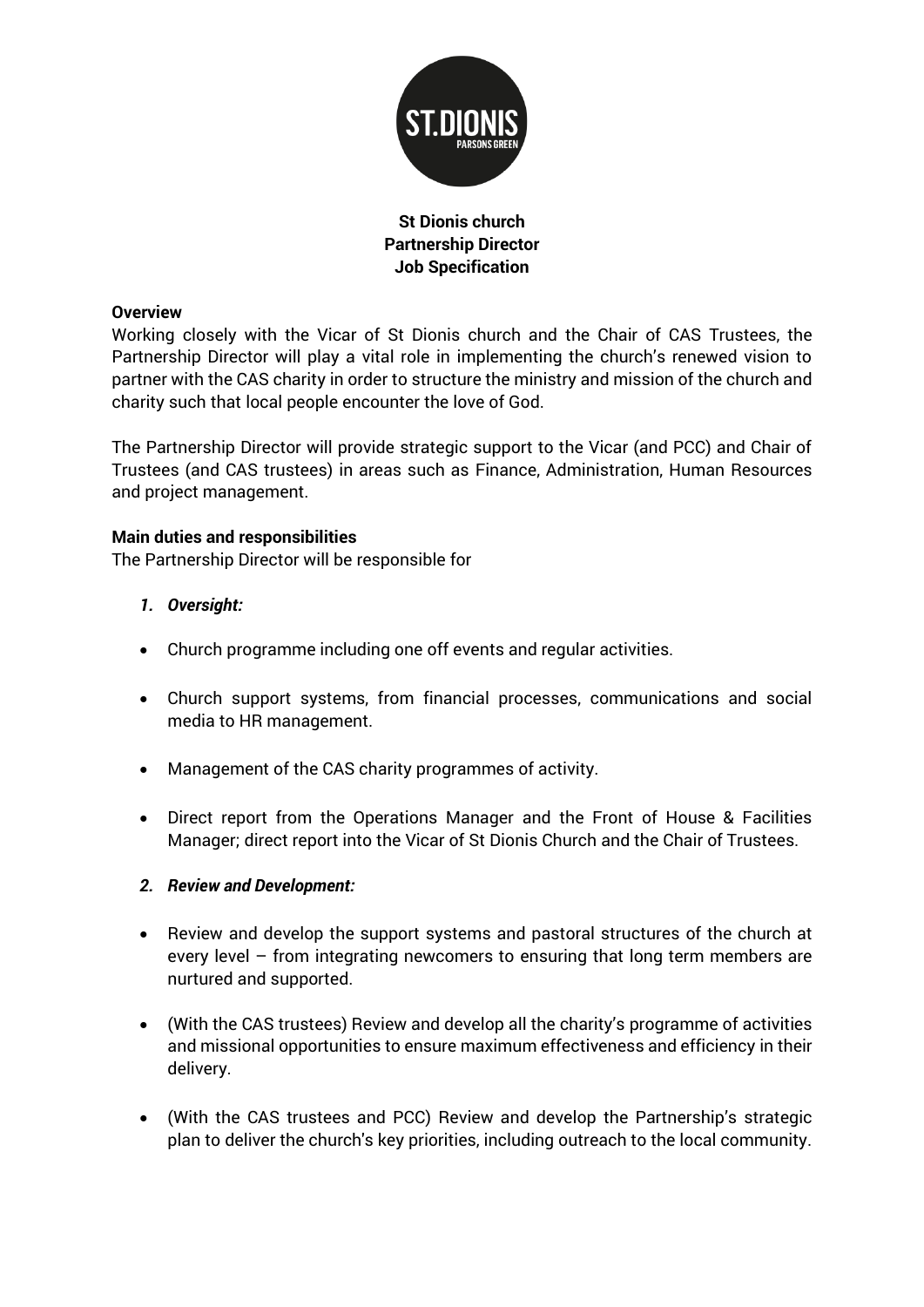

• Review the Church and Charity staff team appraisal system and develop training and career progression.

## *3. Establish:*

- (With the Associate Vicar and supported by the Operations Manager) Establish the 'Partnership' events timeline and priorities within the strategic vision for the Church/CAS Partnership.
- Establish and launch the distinct but linked brands and websites (St Dionis church, CAS Charity & Partnership) and prepare the start-up policies, terms & conditions and rate cards for the re-opening of the CAS Halls.
- Pro-actively increase use of hireable space to increase revenue.

### **Personal characteristics required**

- Extremely well-organised and a reliable self-starter.
- Able to oversee teams and manage personnel within an emerging multi-ministry church setting (or equivalent); accomplished at delegating tasks and monitoring progress and evaluating performance.
- Natural propensity to release and coach others to develop their gifts and use them to serve the church and community.
- Pastoral awareness capable of sensitively dealing with people from across the spectrum of both church and local community with discernment, tact and diplomacy.
- Trustworthy in handling confidential information.
- Able to appreciate the values and ethos of a voluntary organisation in the Charitable Sector.
- Able to work happily within the authority structures of the Church of England. They will be expected to be (or become) an active member of St Dionis church with a living, personal Christian faith.

### **Relevant Skills**

- Proven ability to think clearly and implement strategy effectively.
- Experience at developing individual work performance as well as managing small teams of people.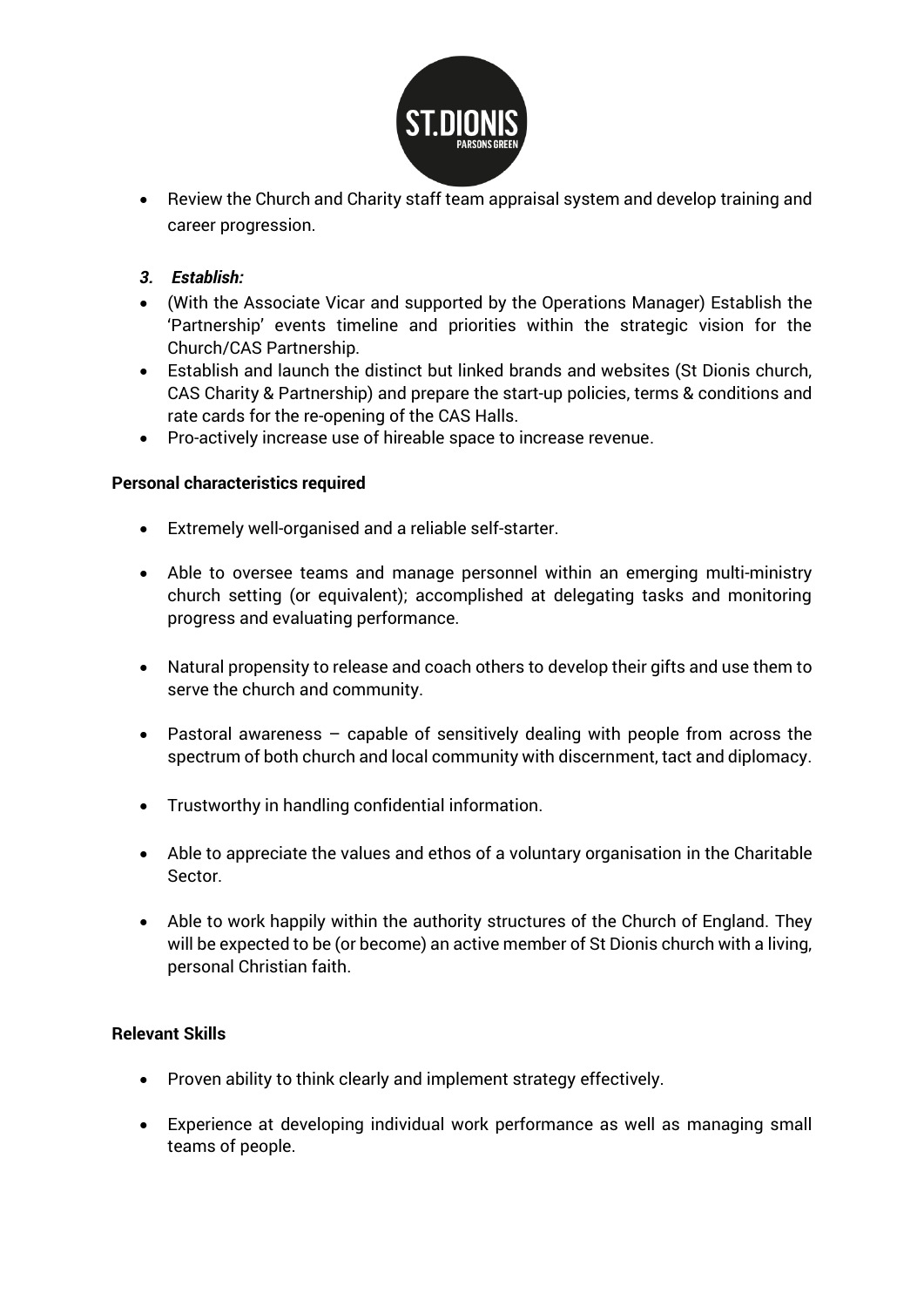

- Ability to delegate well to colleagues; monitor and evaluate strategic progress; handle complexity and prioritise tasks.
- Excellent time management: able to work productively under pressure and to deadlines.
- Excellent communication skills, both written and verbal.
- High attention to detail in all forms of written and verbal communication as well as in visual presentation.
- Highly competent in Microsoft Office (Word, Excel, PowerPoint & Outlook) with the confidence to use a web-based content management system (training provided if needed).
- Experience with accounting software (eg Xero) essential.

### **Previous work experience**

- Seasoned experience in overseeing the implementation of programmes on a strategic and day-to-day basis in a small/midsized multi-ministry church, mid-sized voluntary organisation or equivalent corporate organisation is essential.
- Experience in directing the implementation of projects and events; the ability to delegate responsibility appropriately is essential.
- Experience in developing a team and/or evaluating individuals' performance is essential.
- Financial knowledge and a sound grasp of accounting principles would be a distinct advantage.

#### **Working arrangements**

- Working hours: 37.5 hours per week, allowing for a degree of flexibility in the weekly/monthly working pattern. Some weekend and evening work may be required on specific occasions.
- Holiday: 30 days pa.
- Salary: £50,000 pa
- Reporting: The Partnership Director will be employed by the Parochial Church Council and will report directly to the Vicar of St Dionis church - in his capacity as vicar and on behalf of the Chair of CAS Trustees.